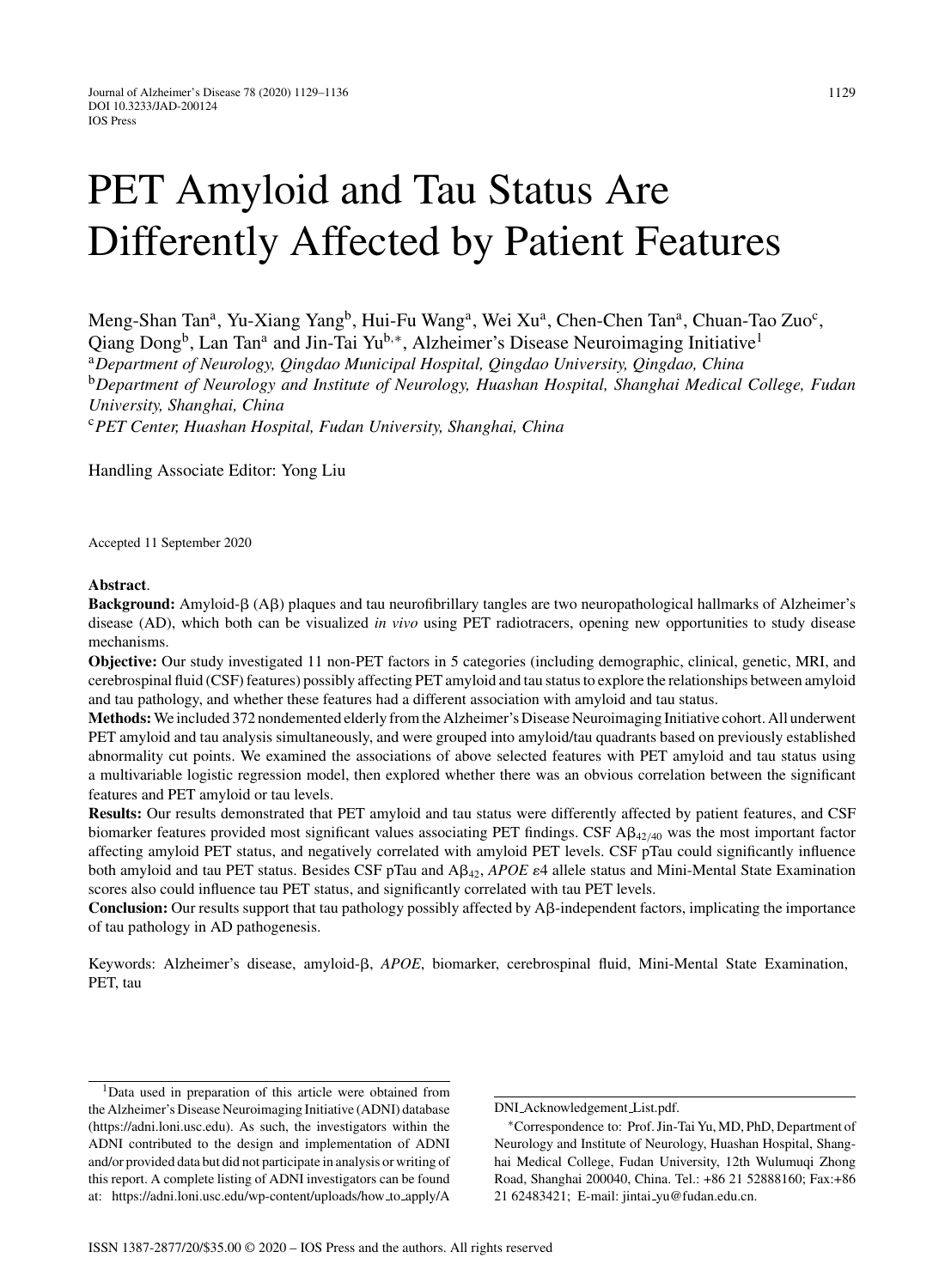## **INTRODUCTION**

Alzheimer disease (AD) pathology is characterized by cerebral plaques containing aggregates of amyloid- $\beta$  (A $\beta$ ) peptides, as well as by neurofibrillary tangles containing hyperphosphorylated and aggregated tau  $[1, 2]$ . Although A $\beta$  accumulation has been considered the initial insult that drives both the accumulation of tau pathology and tau-mediated neurodegeneration in AD, striking evidences indicate that tau pathology can progress also in an  $\mathsf{A}\mathsf{B}$ independent manner [3]. Recently, the development of radiotracers binding to amyloid and tau allows the visualization and quantification of AD pathology in living patients using positron emission tomography (PET) [4], opening new opportunities to study disease mechanisms by exploring their relationships, and whether affected by the same or different factors.

Because tau PET imaging is a relatively novel technique, most previous studies have investigated the predictive power of demographic, clinical, Apolipoprotein E (*APOE*) genotype, magnetic resonance imaging (MRI) and cerebrospinal fluid (CSF) features for amyloid PET positivity [5, 6]. Particularly, a combination of demographic information, *APOE*  $\varepsilon$ 4 carrier status, and neuropsychological tests are effective in predicting amyloid status. Meanwhile,  $CSF A\beta_{42}$  and phosphorylated tau (pTau) have been shown to be predictive of amyloid PET status [5, 7, 8]. Indeed, current studies have also demonstrated the associations of CSF tau measures, *APOE*  $\varepsilon$ 4 status with tau PET [9–11].

Large research cohorts with both amyloid and tau PET data have recently come into existence [12–14], and begun to investigate whether the association of selected patient features (including demographic, clinical, genetic, MRI, and CSF information) with amyloid and tau pathology differs when simultaneously detected by PET. In this exploratory study, we comprehensively investigate this information from the Alzheimer's Disease Neuroimaging Initiative (ADNI) cohort to explore the relationships between amyloid and tau pathology using PET data, and whether the above features had a different association with PET amyloid and tau status.

# **METHODS**

## *Study design and participants*

Data used in this study were obtained from ADNI database (<https://adni.loni.usc.edu>), and downloaded in November 2019. ADNI was launched in 2003 as a public-private partnership, led by Principal Investigator Michael W. Weiner, MD, VA Medical Center and University of California-San Francisco. For upto-date information on ADNI, see [https://www.adni](https://www.adni-info.org)info.org. Our analyses included all nondemented elderly individuals with diagnosed mild cognitive impairment (MCI), subjective cognitive decline, and normal cognition, with clinical information, neuropsychological assessments,  $APOE \varepsilon4$  carrier status, and AD-related CSF, MRI, and PET data. Most individuals only had the above data information at a certain time point. If there were multiple timepoint measurements, we retained the timepoint with the smallest amount of missing data. In total, 372 nondemented elderly individuals with both amyloid and tau PET data were included in our study (Fig. 1), and they were grouped into amyloid/tau quadrants based on previously established abnormality cut points (Fig. 2).

## *CSF measurements*

CSF  $\text{A}\beta_{42}$ ,  $\text{A}\beta_{40}$ , pTau, and tau were measured at the ADNI Biomarker Core Laboratory (Perelman School of Medicine University of Pennsylvania) using the automated Roche Elecsys and cobas e 601 immunoassay analyzer system. All CSF biomarker assays were performed in duplicate and averaged.

# *Structural MRI data*

Hippocampal volume (HV) and estimated intracranial volume (eICV) were performed from T1 weighted MRI acquired with a Siemens Trio 3.0T or 1.5T scanner. Regional volume estimates were processed using the Freesurfer software [\(https://surfer.](https://surfer.nmr.mgh.harvard.edu) nmr.mgh.harvard.edu). HV was adjusted for eICV using the following equation: Adjusted HV  $(HVa)$  = Raw HV–b (eICV–Mean eICV), where b is the regression coefficient when HV is regressed against eICV.

#### *PET data acquisition and analyses*

A detailed description of PET image acquisition and processing can be found at [https://adni.](https://adni.loni.usc.edu/datasamples/pet/) loni.usc.edu/datasamples/pet/. The AV45-PET (amyloid PET) and AV1415-PET (tau PET) standardized uptake value ratios (SUVRs) were formed by normalizing composite multi-region target regions of interest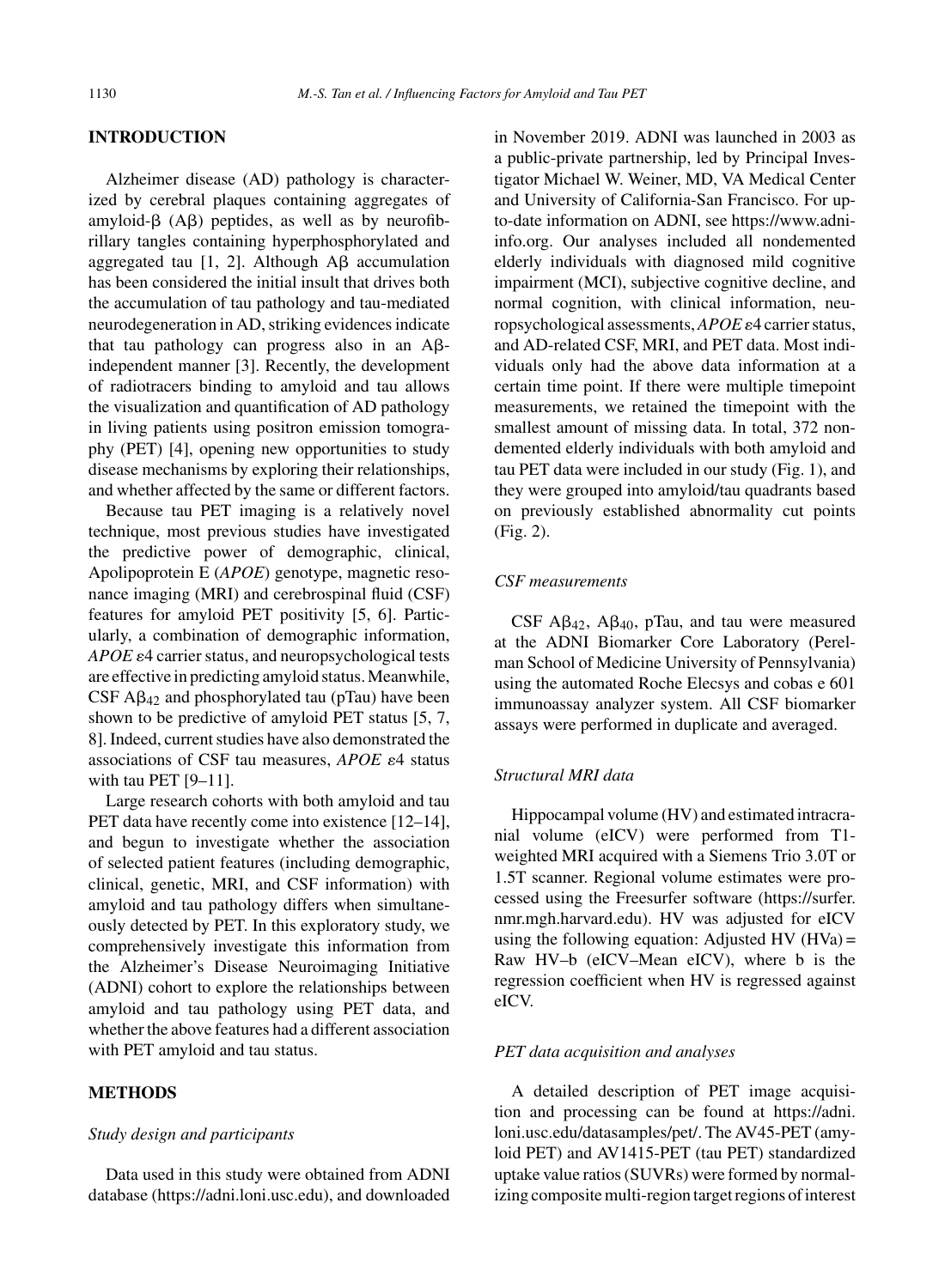

Fig. 1. Flow chart of study participants in ADNI. In total, 372 nondemented elderly individuals with both amyloid and tau PET data were included in our study, and grouped by previously established amyloid and tau PET cut points.



Fig. 2. The bivariate amyloid and tau PET distribution. Individuals were grouped into amyloid (A)/tau (T) quadrants based on previously established abnormality cut points of standardized uptake value ratio 1.1 (A) and 1.33 (T).

(ROIs) to the cerebellar crus gray matter. The amyloid PET target meta-ROI included the frontal, temporal, parietal, anterior cingulate, posterior cingulate, and precuneus [15]. The tau PET target meta-ROI included the amygdala, entorhinal cortex, fusiform, parahippocampal, and inferior temporal and middle temporal gyri [16]. The amyloid PET cut point denoting normal (A−) or abnormal (*A*+) was the SUVR

value of 1.1. For tau PET, the cut point denoting normal (T−) or abnormal (T+) was the SUVR value of 1.33 [17].

#### *Statistical analyses*

Statistical analyses were conducted using R statistical software. Clinical and demographic characteristics for each variant were compared using *t* tests, F tests, chi-squared tests, or Wilcoxon ranksum tests, as appropriate. First, we selected demographic information (age, gender, education), *APOE* 4 carrier status, cognitive measures (Mini-Mental State Examination (MMSE) and Alzheimer Disease Assessment Scale–cognitive subscale 11 score), MRI HVa, and CSF biomarkers (CSF A $\beta$ <sub>42</sub>, A $\beta$ <sub>42/40</sub>, pTau, tau) as the possible influence factors for PET amyloid and tau status. We examined the associations of above selected features with PET amyloid and tau status using a multivariable logistic regression model, with either PET amyloid or tau positivity as the outcome. Then, we further explored whether there was an obvious correlation between the significant features and PET amyloid or tau levels, where PET amyloid and tau values were shown in the form of continuous variables.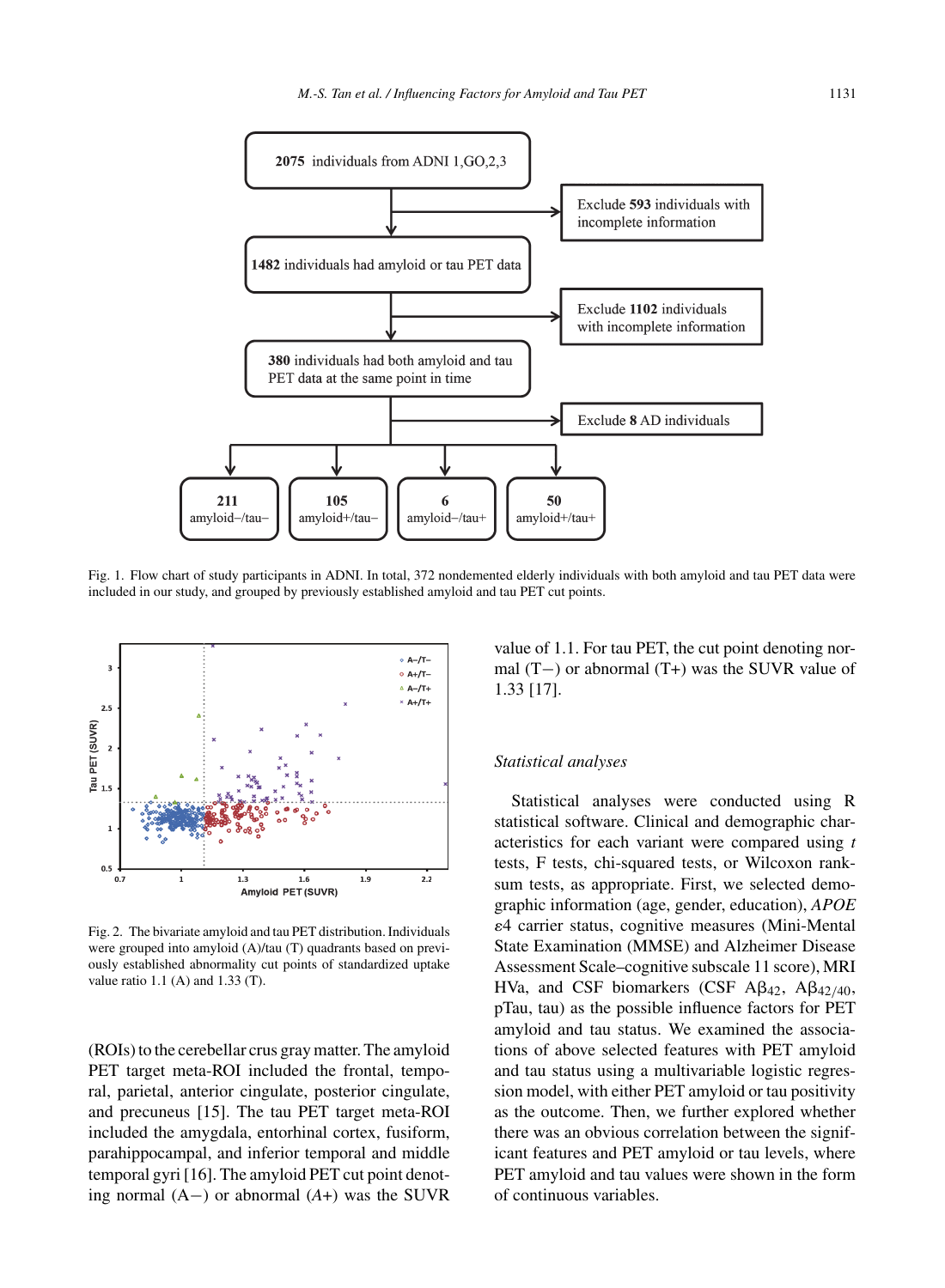|                                                 | $A-T-$               | $A+T-$                 | $A-T+$                 | $A+T+$               |
|-------------------------------------------------|----------------------|------------------------|------------------------|----------------------|
| <b>Demographics</b>                             |                      |                        |                        |                      |
| $N(\%)$                                         | 211 (56.72)          | 105(28.23)             | 6(1.61)                | 50(13.44)            |
| Age, $y$ (mean $(SD)$ )                         | 70.33 (6.16)         | 73.72 (6.59)           | 68.47 (5.86)           | 71.98 (6.63)         |
| Gender, male $(\% )$                            | 102(48.34)           | 60(57.14)              | 3(50.00)               | 23(46.00)            |
| Education, y (median [IQR])                     | 16.50 [15.00, 18.00] | 17.00 [14.50, 19.00]   | 18.00 [14.00, 18.50]   | 16.00 [14.00, 18.00] |
| MMSE (mean (SD))                                | 28.99 (1.33)         | 28.07 (2.39)           | 24.83 (5.31)           | 24.89 (4.79)         |
| $ADAS-cog (mean (SD))$                          | 7.67(4.64)           | 9.96(7.36)             | 10.80(8.41)            | 12.61(8.33)          |
| <b>Biomarkers</b>                               |                      |                        |                        |                      |
| $APOE$ $\varepsilon$ 4 (0/1/2 alleles)          | 162/43/6             | 61/35/9                | 3/1/2                  | 17/22/11             |
| CSF $\text{A}\beta_{42}$ , pg/mL (median [IQR]) | 1353.00              | 787.20                 | 652.60                 | 642.60               |
|                                                 | [948.90, 1824.00]    | [544.05, 1037.50]      | [486.15, 827.70]       | [464.60, 755.05]     |
| CSF $\text{A}\beta_{40}$ , pg/mL (median [IQR]) | 18460.00             | 19050.00               | 20195                  | 18080.00             |
|                                                 | [15015.00, 23100.00] | [15315.00, 23710.00]   | [12617.50, 24300.00]   | [15340.00, 24160.00] |
| CSF $\mathsf{AB}_{42/40}$ (median [IQR])        | 0.083 [0.061, 0.092] | $0.040$ [0.033, 0.050] | $0.031$ [0.026, 0.043] | 0.032 [0.026, 0.039] |
| $CSF$ pTau, pg/mL (median [IQR])                | 18.20 [14.59, 22.66] | 26.07 [20.08, 33.49]   | 41.59 [24.47, 51.74]   | 39.59 [26.30, 51.87] |
| CSF tau, pg/mL (median [IQR])                   | 212.30               | 284.30                 | 432.10                 | 401.00               |
|                                                 | [170.15, 272.70]     | [238.80, 346.50]       | [238.50, 505.90]       | [268.90, 478.90]     |
| MRI HVa, $mm3$ (median [IQR])                   | 7235.01              | 6861.15                | 6684.46                | 6633.73              |
|                                                 | [6403.68, 7976.23]   | [6092.54, 7518.19]     | [5812.44, 7497.02]     | [5753.39, 7572.71]   |
| Amyloid PET, SUVR (median [IQR])                | 0.98 [0.93, 1.03]    | $1.26$ [1.16, 1.36]    | $0.99$ [0.95, 1.08]    | 1.41 [1.30, 1.57]    |
| Tau PET, SUVR (median [IQR])                    | 1.12 [1.07, 1.18]    | $1.15$ [1.09, 1.22]    | $1.51$ [1.33, 1.85]    | $1.53$ [1.37, 1.76]  |
| Syndrome diagnosis $(\%)$                       |                      |                        |                        |                      |
| NC                                              | 84 (39.81)           | 43 (40.95)             | 3(50.00)               | 9(18.00)             |
| <b>SCD</b>                                      | 60(28.44)            | 31 (29.52)             | 0(0.00)                | 4(8.00)              |
| <b>MCI</b>                                      | 67(31.75)            | 31 (29.52)             | 3(50.00)               | 37 (74.00)           |

Table 1 Demographic and clinical characteristics of study participants grouped by amyloid (A)/tau (T) PET status

ADAS-cog, Alzheimer Disease Assessment Scale–cognitive subscale 11; HVa, adjusted Hippocampal volume; IQR, interquartile range; MCI, mild cognitive impairment; MMSE, Mini-Mental State Exam scores; N, number; NC, normal cognition; SCD, subjective cognitive decline; SD, standard deviation.

#### **RESULTS**

# *Participants with the bivariate amyloid and tau PET distribution*

Totally, 372 nondemented elderly individuals with both amyloid and tau PET data were included in our study (Fig. 1). We segregated the bivariate distribution into four quadrants (Fig. 2) by previously established amyloid and tau PET cut points: normal amyloid and normal tau (A−T−), abnormal amyloid and normal tau (A + T−), normal amyloid and abnormal tau (A−T+), and abnormal amyloid and abnormal tau  $(A + T+)$ . Fewer individuals (A−T+) were in the upper left quadrant. The detailed demographic and clinical characteristics of each group were summarized in Table 1. Using established cut points, in the A−T+and A + T+groups, most individuals (50.00% and 64.91%, respectively) were clinically diagnosed with MCI. The MMSE score were significantly reduced in the A−T+ and  $A + T +$ groups ( $p < 0.001$ ). No significant differences in MMSE score were detected between A−T− versus  $A + T -$  group. As expected, the *APOE*  $\varepsilon$ 4 allele frequency and CSF biomarker (CSF  $\text{A}\beta_{42}$ ,  $\text{A}\beta_{42/40}$ , pTau, tau) levels were also significantly different between these groups  $(p < 0.001)$ .

#### *Variables affecting PET amyloid and tau status*

We examined the associations of the selected features (including demographic, clinical, genetic, MRI, and CSF information) with PET amyloid and tau status using a multivariable logistic regression model (Fig. 3), trying to explore whether the above features had a different association with PET amyloid and tau status. Our results demonstrated that CSF  $A\beta_{42/40}$  was significantly associated with amyloid PET status  $(OR = 0.575 \, [0.460 - 0.719],$  $p$  < 0.001). CSF pTau could significantly influence both amyloid and tau PET status  $(OR = 1.468)$ [1.086–1.985], *p* = 0.015; OR = 2.848 [1.805–4.475],  $p < 0.001$ ). Besides CSF pTau and  $A\beta_{42}$ , *APOE*  $\varepsilon$ 4 allele status and MMSE scores also could influence tau PET status (OR = 2.037 [1.199–3.462], *p* = 0.031; OR = 0.728 [0.582–0.912], *p* = 0.009). Interestingly, tau PET levels were still a factor affecting amyloid PET status (OR = 1.471 [1.071–2.021], *p* = 0.018).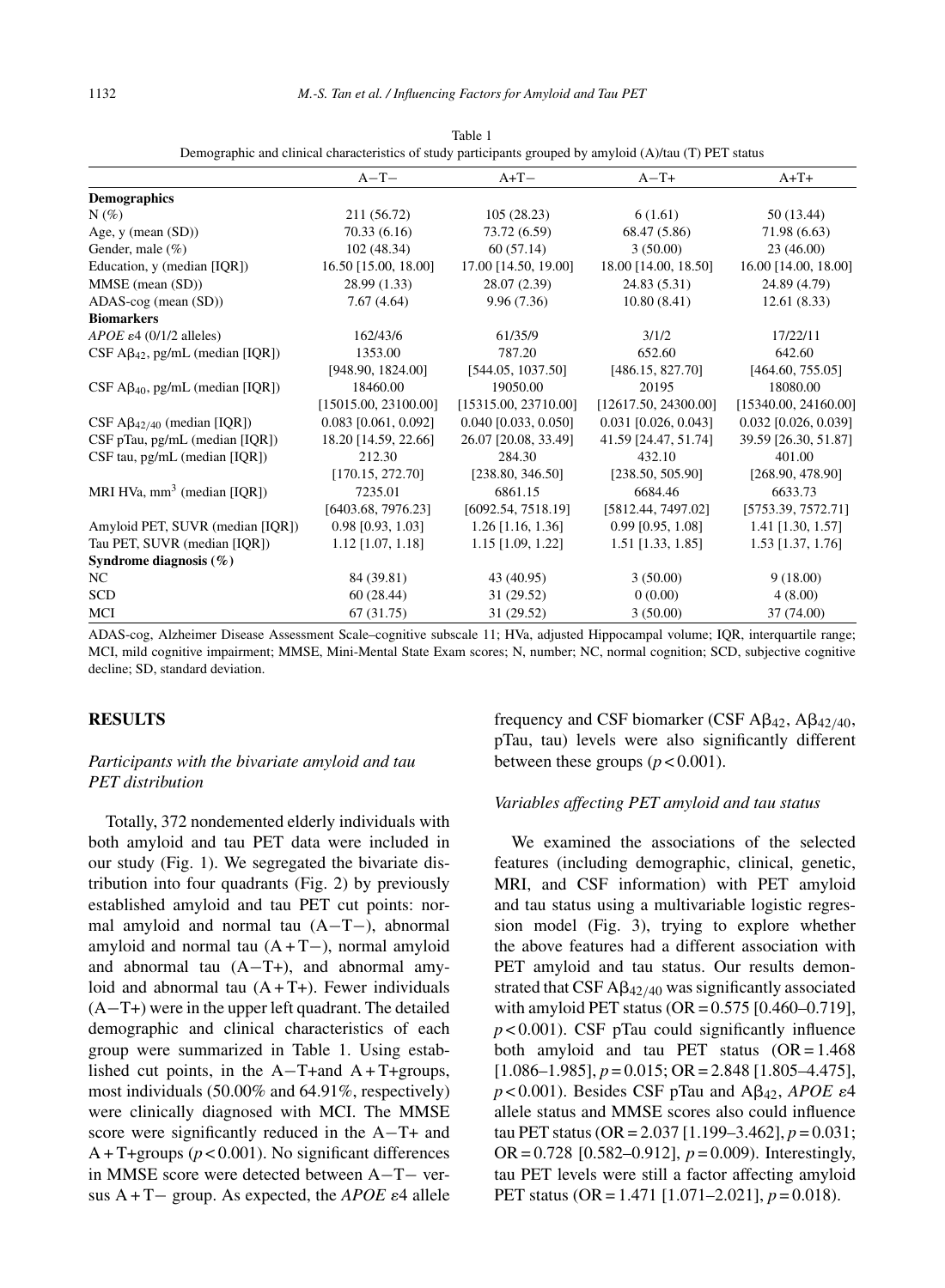

Fig. 3. The associations of patient features with PET amyloid and tau status. The associations of these patient features with (a) amyloid PET status and (b) tau PET status was explored by a multivariable logistic regression model. Odd ratio (OR) values with 95% confidence interval (CI) were calculated.



Fig. 4. The correlation analysis between the significant patient features and PET amyloid or tau levels. (a) CSF  $A\beta_{42/40}$  was significantly and negatively correlated with amyloid PET levels  $(r = -0.680, p < 0.01)$ . CSF A $\beta$ <sub>42/40</sub> was also significantly and negatively correlated with amyloid PET levels in A−/T− subgroup (*r* = −0.420, *p* < 0.01), and in *A* + /T− subgroup (*r* = −0.447, *p* < 0.01). (b) MMSE score was significantly and negatively correlated with tau PET levels ( $r = -0.557$ ,  $p < 0.01$ ). MMSE score was also significantly and negatively correlated with tau PET levels in  $A + T +$ subgroup ( $r = -0.356$ ,  $p < 0.01$ ), and in A- $T +$ subgroup ( $r = -0.934$ ,  $p < 0.01$ ). (c) There was statistically significant relationship between *APOE*  $\varepsilon$ 4 allele status and tau PET levels ( $r_s$  = 0.246,  $p$  < 0.01). The regression lines were shown.

# *Correlation analysis with PET amyloid and tau levels*

We performed correlation analysis to explore the relationships between the significant patient features and PET amyloid or tau levels, where the expression levels of amyloid and tau PET SUVR values

were shown in the form of continuous variables. Our results revealed that CSF  $A\beta_{42/40}$  was significantly and negatively correlated with amyloid PET levels (*r* = −0.680, *p* < 0.01; Fig. 4a); while, MMSE score negatively correlated with tau PET levels (*r* = −0.557, *p* < 0.01; Fig. 4b) using Pearson's correlation. There was also statistically significant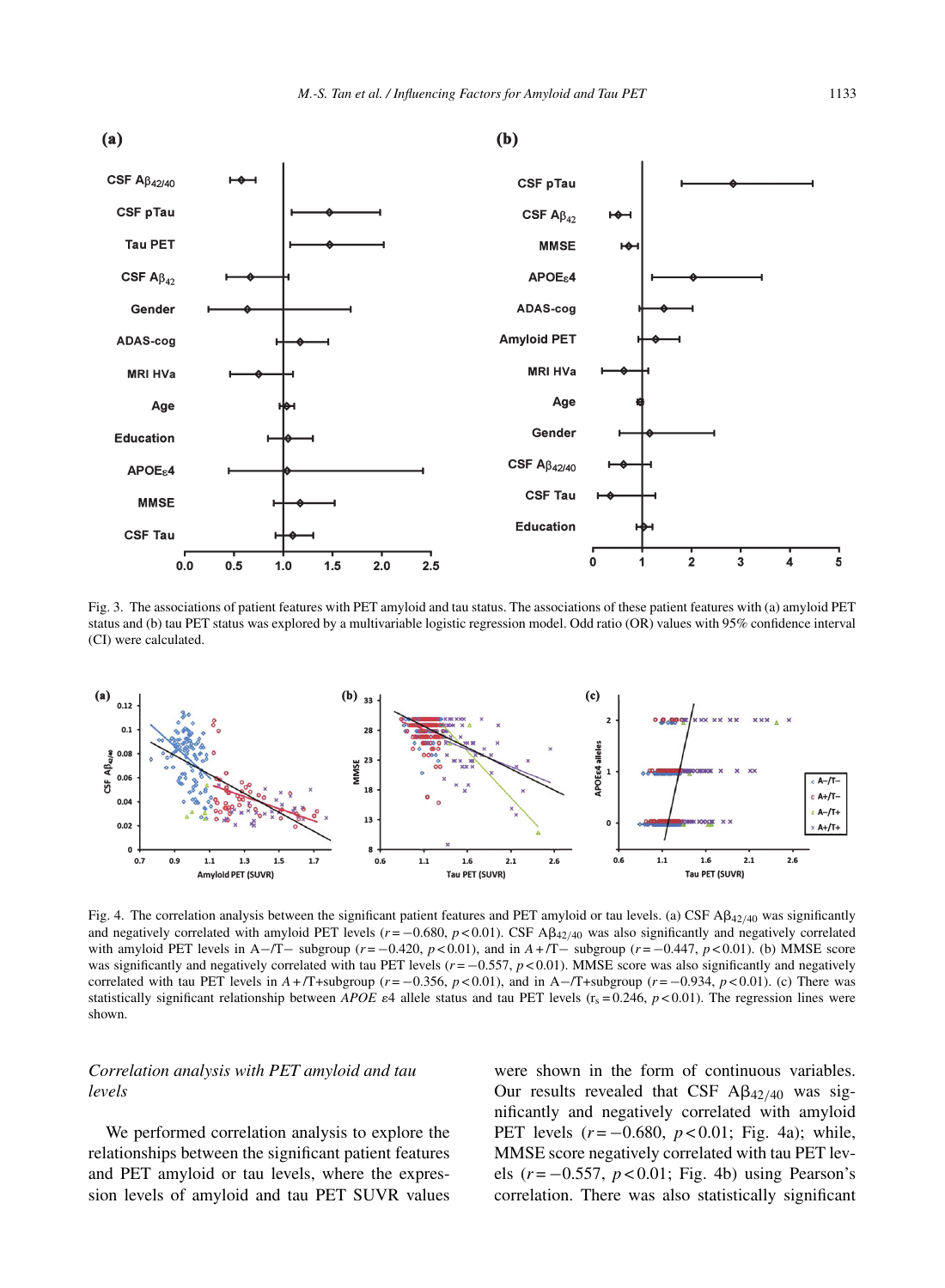relationship between *APOE*  $\varepsilon$ 4 allele status and tau PET levels  $(r_s = 0.246, P < 0.01$ ; Fig. 4c) using Spearman's rank correlation.

## **DISCUSSION**

We investigated the possible factors of patient features (including demographic, clinical, genetic, MRI, and CSF information) affecting amyloid and tau status based on PET data to explore the relationships between amyloid and tau pathology, and whether these features had a different association with amyloid and tau status. Our results demonstrated that PET amyloid and tau status were differently affected by the patient features. For example, CSF  $\text{A}\beta_{42/40}$  was the most important factor affecting amyloid PET status, and there was a significant negative correlation between their expression levels. CSF pTau could significantly influence both amyloid and tau PET status. Besides CSF pTau and  $A\beta_{42}$ ,  $APOE$   $\varepsilon$ 4 allele status and MMSE scores also could influence tau PET status, and significantly correlated with tau PET levels.

The idea to study differences in the influence of patient features on amyloid and tau pathology was based on the theory that  $A\beta$  and tau pathology might be induced through correlated yet independent pathways [3]. Although a longstanding amyloid hypothesis implicates  $A\beta$  as the initiator and driver of tau pathology and tau-mediated neurodegeneration in AD pathogenesis, striking evidences indicate that tau pathology can progress in an  $\mathsf{A}\mathsf{B}\text{-}\mathsf{independent}$ manner [3]. In addition, the failure of several antiamyloid therapies to improve clinical symptoms in AD dementia [18] also highlights an urgency to understand the relationships between  $\mathsf{A}\beta$  and tau, and their influence factors in AD progression.

As expected, CSF A $\beta_{42/40}$  ratio is superior to A $\beta_{42}$ alone as an important factor for amyloid-positivity by PET, which might be explained by the fact that the ratio compensates for general between-individual variations in CSF total  $\mathsf{A}\beta$  concentrations [19]. And there is a growing body of evidence that suggests the better diagnostic performance of the CSF  $A\beta_{42/40}$ ratio compared to CSF  $A\beta_{42}$  alone [20]. Consistent with previous studies [5, 8], CSF pTau has also been shown to be associated with amyloid PET status. Interestingly, tau PET levels are still a factor affecting amyloid PET status in our current study. Those results suggest that interactions between amyloid and tau might be cyclic in nature. Previous observations have pointed out that overexpression of human tau in APP transgenic mice can increase  $\text{A}\beta$  deposition [21,

22], tau immunization can reduce  $\text{A}\beta$  plaque burden [23], and exogenous extracellular tau could increase  $A\beta$  production *in vitro* [21].

As for tau PET, our result indicates that CSF pTau is the most important factor affecting tau PET status, and the second factor is CSF  $A\beta_{42}$ . The close relationship between tau PET and CSF pTau is in line with the recently updated research framework [24] that considers tau PET and CSF pTau as the relevant tauopathy biomarkers to classify individuals. Besides CSF pTau and  $A\beta_{42}$  (both the key factor affecting amyloid and tau PET status [8, 9]), *APOE* 4 allele status and MMSE scores could influence tau PET status, and significantly correlated with tau PET levels in our current study. This is supported by the data showing that  $APOE \varepsilon_4$  has been implicated in numerous processes independent of  $A\beta$  in preclinical models of AD  $[25, 26]$ ; and *APOE*  $\varepsilon$ 4 also as a contributor to tauopathy, independent of age and  $A\beta$ [11]. Interestingly, accumulating evidence also suggests that CSF pTau may increase in an early disease stage, whereas increased tau PET signal might reflect the overall accumulation of pathology in brain, which correlated with the subsequent brain atrophy [27], the lower MMSE score [9], and decreased cognitive performance [28].

These data above support disease models in which tau pathology possibly affected by  $A\beta$ -independent factors, implicating the importance of tau pathology in AD pathogenesis. Because of tau PET, but not amyloid PET, are associated with the severity of patient's cognitive deficits (especially MMSE score), tau PET could be useful for the design of clinical trials and could increase the ability to detect a treatment effect. Future investigations will be needed to include more patient features as possible influencing factors, and try to explore additional  $\mathsf{A}\mathsf{B}\text{-}\mathsf{independent}$ factors for tau pathology to further our understanding of the complex mechanisms underlying neurodegeneration in AD. Meanwhile, with the wide application of tau PET, future longitudinal studies would enable a more precise characterization of AD biomarker trajectories.

Our study had some limitations. The number of individuals within each group was relatively small, and there were differences in the proportion of the sample size among these groups. In addition, a single cutoff point approach lacks accuracy when research questions require high diagnostic certainty. Reproducibility of findings in different patient groups from different centers would provide more statistically powerful results in future.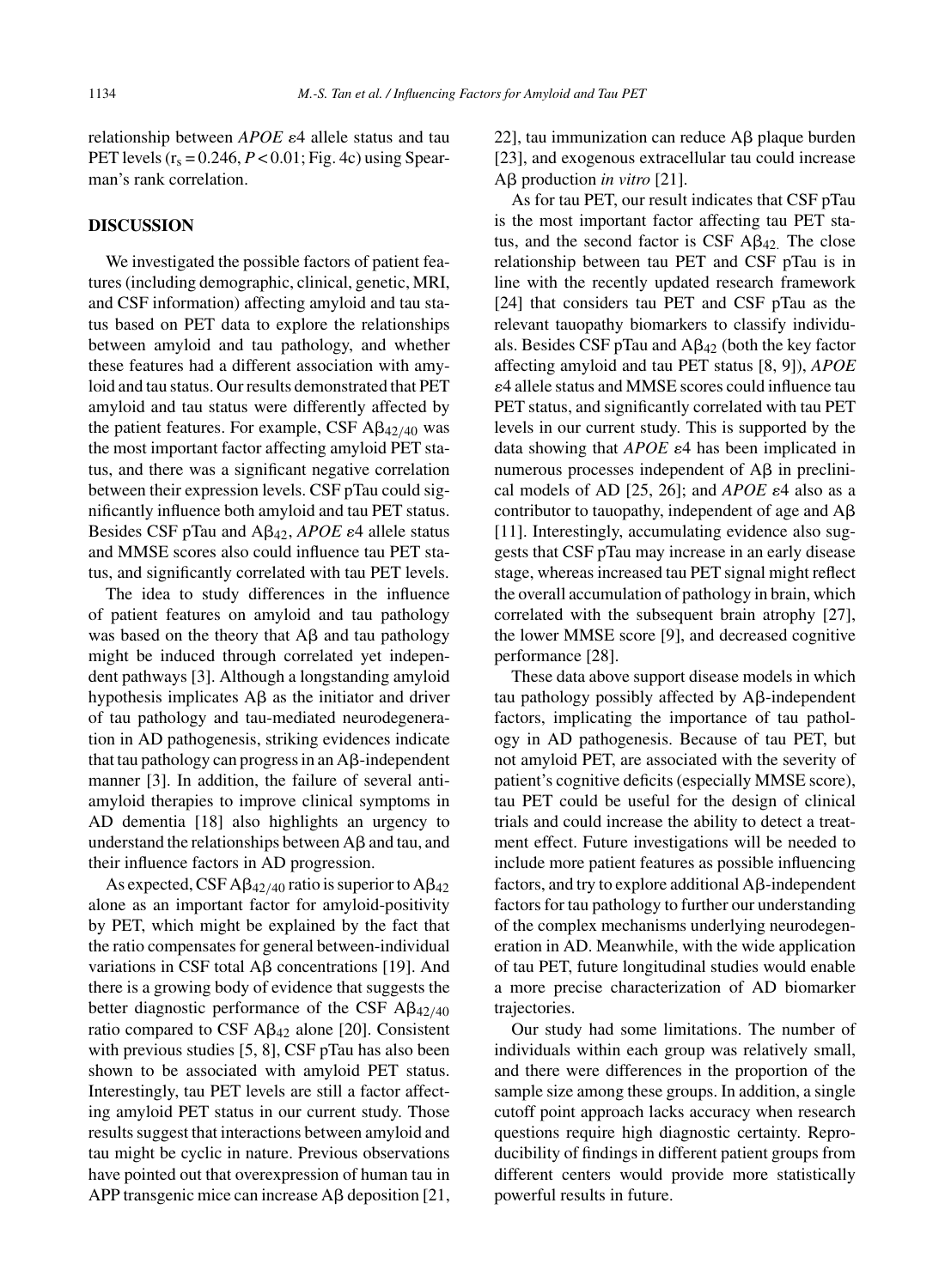In summary, our results illustrate that PET amyloid and tau status are differently affected by patient features. In this exploratory study, tau PET is affected by Aß-independent factors, and more relevant to patient's cognitive performance, which implicating the importance of tau pathology, and tau as a relevant target for disease-modifying therapy.

# **ACKNOWLEDGMENTS**

This work was also supported by grants from the National Natural Science Foundation of China (91849126), the National Key R&D Program of China (2018YFC1314700), Taishan Scholars Program of Shandong Province (tsqn20161078), Shanghai Municipal Science and Technology Major Project (No.2018SHZDZX01) and ZHANGJIANG LAB, Tianqiao and Chrissy Chen Institute, and the State Key Laboratory of Neurobiology and Frontiers Center for Brain Science of Ministry of Education, Fudan University.

Data collection and sharing was funded by ADNI. ADNI is funded by the National Institute on Aging, the National Institute of Biomedical Imaging and Bioengineering, and through generous contributions from the following: Alzheimers Association; Alzheimers Drug Discovery Foundation; BioClinica, Inc.; Biogen Idec Inc.; Bristol-Myers Squibb Company; Eisai Inc.; Elan Pharmaceuticals, Inc.; Eli Lilly and Company; F. Hoffmann-La Roche Ltd and its affiliated company Genentech, Inc.; GE Healthcare; Innogenetics, N.V.; IXICO Ltd.; Janssen Alzheimer Immunotherapy Research & Development, LLC.; Johnson & Johnson Pharmaceutical Research & Development LLC.; Medpace, Inc.; Merck & Co., Inc.; Meso Scale Diagnostics, LLC.; NeuroRx Research; Novartis Pharmaceuticals Corporation; Pfizer Inc.; Piramal Imaging; Servier; Synarc Inc.; and Takeda Pharmaceutical Company. The Canadian Institutes of Health Research is providing funds to support ADNI clinical sites in Canada. Private sector contributions are facilitated by the Foundation for the National Institutes of Health [\(https://www.fnih.org](https://www.fnih.org)). The grantee organization is the Northern California Institute for Research and Education, and the study is coordinated by the Alzheimer's Disease Cooperative Study at the University of California, San Diego. ADNI data are disseminated by the Laboratory for Neuro Imaging at the University of Southern California.

Authors' disclosures available online (https://www. j-alz.com/manuscript-disclosures/20-0124r3).

# **REFERENCES**

- [1] Hardy J, Allsop D (1991) Amyloid deposition as the central event in the aetiology of Alzheimer's disease. *Trends Pharmacol Sci* **12**, 383-388.
- [2] Selkoe DJ (1991) The molecular pathology of Alzheimer's disease. *Neuron* **6**, 487-498.
- [3] van der Kant R, Goldstein LSB, Ossenkoppele R (2020) Amyloid-beta-independent regulators of tau pathology in Alzheimer disease. *Nat Rev Neurosci* **21**, 21-35.
- [4] Chandra A, Valkimadi PE, Pagano G, Cousins O, Dervenoulas G, Politis M (2019) Applications of amyloid, tau, and neuroinflammation PET imaging to Alzheimer's disease and mild cognitive impairment. *Hum Brain Mapp* **40**, 5424-5442.
- [5] Reimand J, de Wilde A, Teunissen CE, Zwan M, Windhorst AD, Boellaard R, Barkhof F, van der Flier WM, Scheltens P, van Berckel BNM, Ossenkoppele R, Bouwman F (2019) PET and CSF amyloid-beta status are differently predicted by patient features: Information from discordant cases. *Alzheimers Res Ther* **11**, 100.
- [6] Mielke MM, Wiste HJ, Weigand SD, Knopman DS, Lowe VJ, Roberts RO, Geda YE, Swenson-Dravis DM, Boeve BF, Senjem ML, Vemuri P, Petersen RC, Jack CR, Jr (2012) Indicators of amyloid burden in a population-based study of cognitively normal elderly. *Neurology* **79**, 1570- 1577.
- [7] Li QX, Villemagne VL, Doecke JD, Rembach A, Sarros S, Varghese S, McGlade A, Laughton KM, Pertile KK, Fowler CJ, Rumble RL, Trounson BO, Taddei K, Rainey-Smith SR, Laws SM, Robertson JS, Evered LA, Silbert B, Ellis KA, Rowe CC, Macaulay SL, Darby D, Martins RN, Ames D, Masters CL, Collins S (2015) Alzheimer's disease normative cerebrospinal fluid biomarkers validated in PET amyloid-beta characterized subjects from the Australian Imaging, Biomarkers and Lifestyle (AIBL) study. *J Alzheimers Dis* **48**, 175-187.
- [8] Krance SH, Cogo-Moreira H, Rabin JS, Black SE, Swardfager W (2019) Reciprocal predictive relationships between amyloid and tau biomarkers in Alzheimer's disease progression: An empirical model. *J Neurosci* **39**, 7428- 7437.
- [9] La Joie R, Bejanin A, Fagan AM, Ayakta N, Baker SL, Bourakova V, Boxer AL, Cha J, Karydas A, Jerome G, Maass A, Mensing A, Miller ZA, O'Neil JP, Pham J, Rosen HJ, Tsai R, Visani AV, Miller BL, Jagust WJ, Rabinovici GD (2018) Associations between [(18)F]AV1451 tau PET and CSF measures of tau pathology in a clinical sample. *Neurology* **90**, e282-e290.
- [10] Mattsson N, Scholl M, Strandberg O, Smith R, Palmqvist S, Insel PS, Hagerstrom D, Ohlsson T, Zetterberg H, Jogi J, Blennow K, Hansson O (2017) (18)F-AV-1451 and CSF Ttau and P-tau as biomarkers in Alzheimer's disease. *EMBO Mol Med* **9**, 1212-1223.
- [11] Therriault J, Benedet AL, Pascoal TA, Mathotaarachchi S, Chamoun M, Savard M, Thomas E, Kang MS, Lussier F, Tissot C, Parsons M, Qureshi MNI, Vitali P, Massarweh G, Soucy JP, Rej S, Saha-Chaudhuri P, Gauthier S, Rosa-Neto P (2020) Association of Apolipoprotein E epsilon4 with medial temporal tau independent of amyloid-beta. *JAMA Neurol* **77**, 470-479.
- [12] Betthauser TJ, Koscik RL, Jonaitis EM, Allison SL, Cody KA, Erickson CM, Rowley HA, Stone CK, Mueller KD, [Clark](https://www.j-alz.com/manuscript-disclosures/20-0124r3) [LR,](https://www.j-alz.com/manuscript-disclosures/20-0124r3) [Carlsson](https://www.j-alz.com/manuscript-disclosures/20-0124r3) [CM,](https://www.j-alz.com/manuscript-disclosures/20-0124r3) [Chin](https://www.j-alz.com/manuscript-disclosures/20-0124r3) [NA,](https://www.j-alz.com/manuscript-disclosures/20-0124r3) [Asthan](https://www.j-alz.com/manuscript-disclosures/20-0124r3)a S, Christian BT, Johnson SC (2020) Amyloid and tau imaging biomarkers